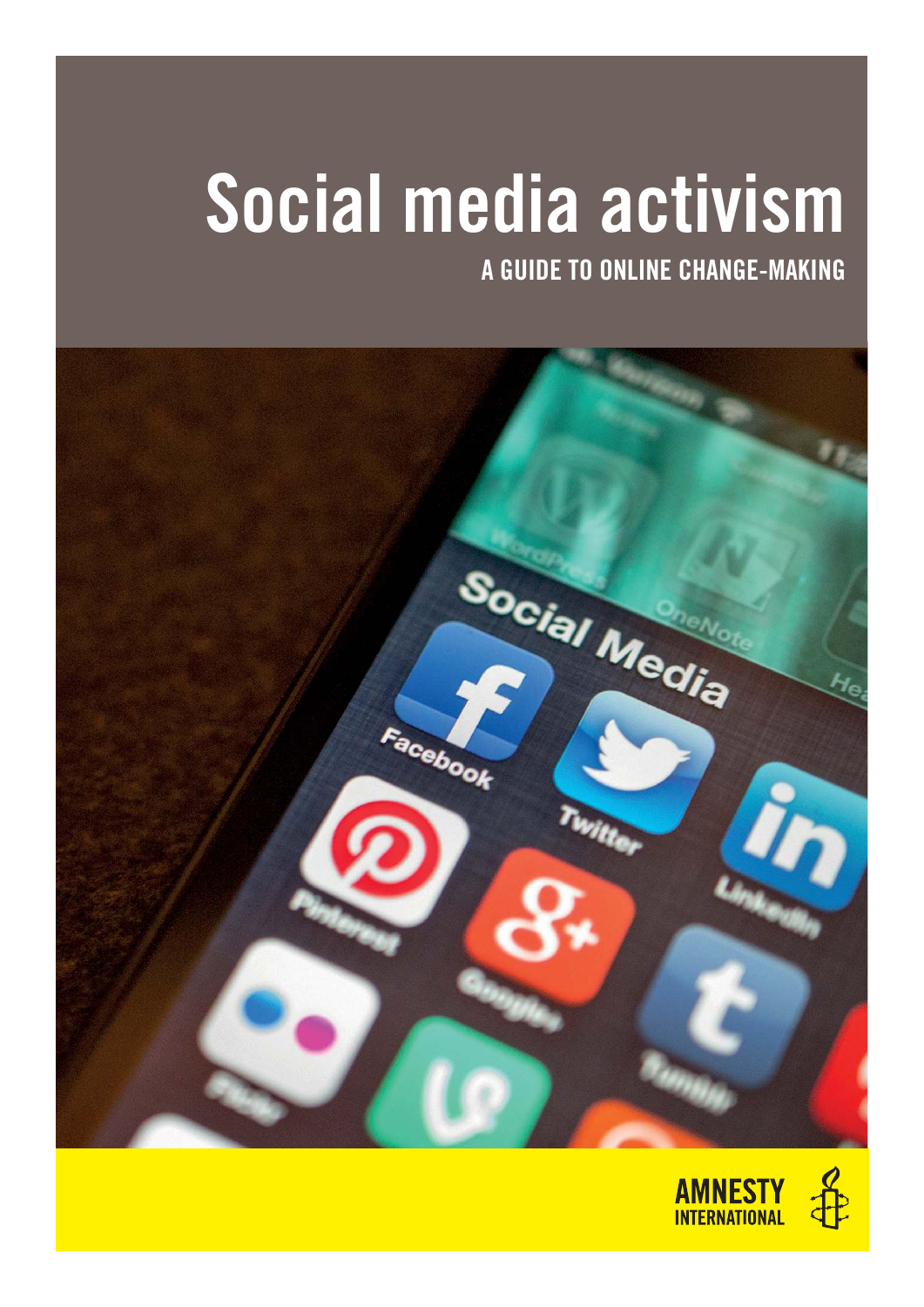#### Amnesty International Australia | Social media activism

By Jessie Mawson, Social Media Coordinator. First published: July 2014 Cover image: Flickr/Jason Howie

Amnesty International Australia | ABN 64 002 806 233 Locked Bag 23, Broadway NSW 2007 | 1300 300 920 supporter@amnesty.org.au | www.amnesty.org.au

Have feedback about this guide? Let us know at publications@amnesty.org.au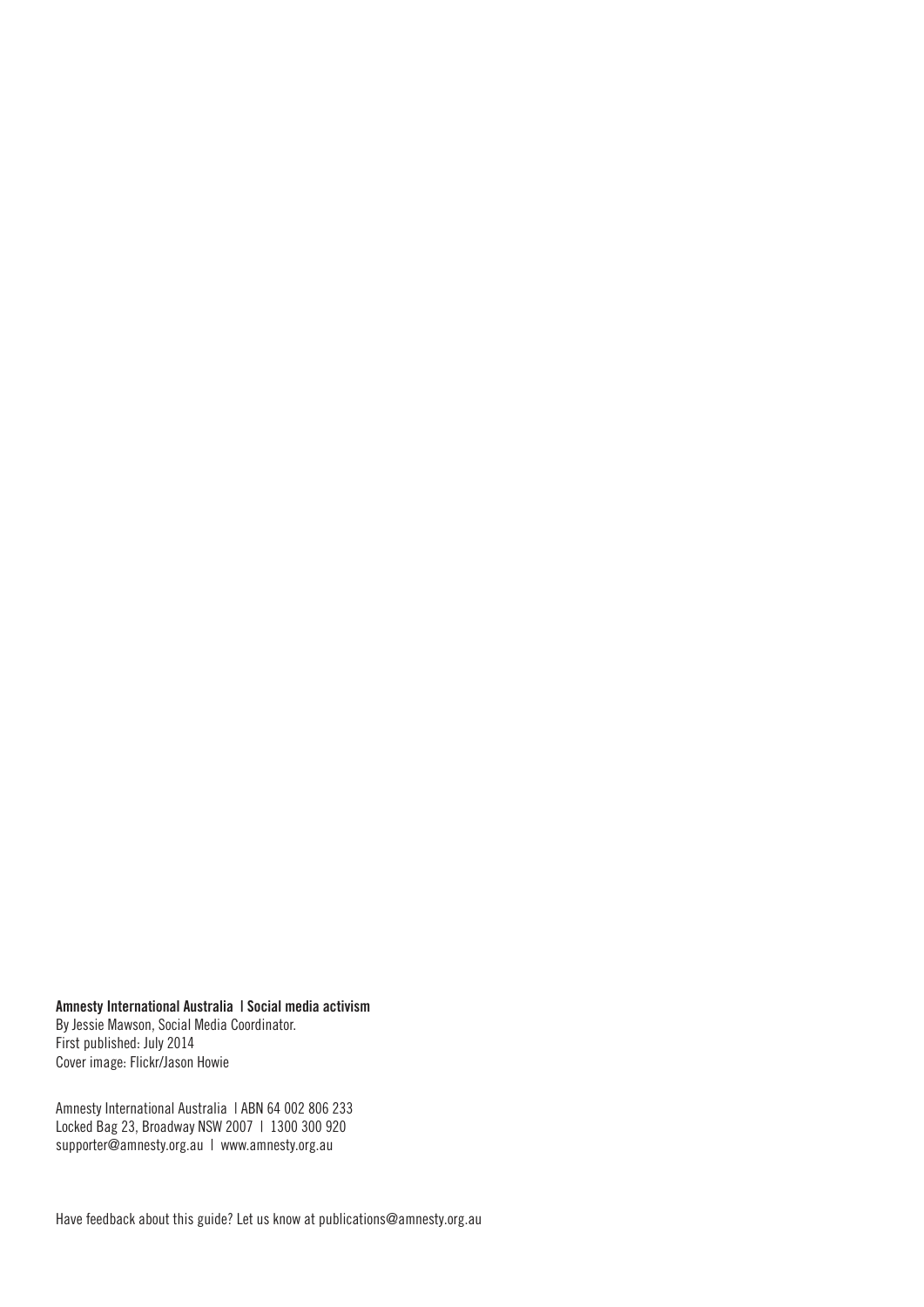*Social media is a powerful tool for social change. It's never been easier for good ideas to catch on and spark a movement.*

Jessie Mawson, Social Media Coordinator, Amnesty International Australia

Amnesty International Australia is part of a global movement of 4.6 million people fighting for human rights.

Our activists raise awareness, organise, and take action via social media to expand our movement's reach and build our power to create change.

Whether you're a seasoned Twitter addict or a fresh-faced digital newbie, let this guide serve as your GPS as you navigate the wonderful, wacky social web.

We're here to help you get active as part of a united collective and get the most from your online activism adventures!

#### **CONTENTS**

| <b>Terms of use</b>                                |                |
|----------------------------------------------------|----------------|
| Licensing the Amnesty name                         | 4              |
| Account naming conventions                         | 5              |
| Description and disclaimer templates               | 6              |
| <b>Getting started</b>                             |                |
| What kind of social media account is best for you? | $\overline{7}$ |
| Establishing and enforcing a comments policy       | 8              |
| Sourcing images for social media                   | 8              |
| Social media top tips                              | 9              |
| <b>Being social</b>                                |                |
| Facebook is a party, not a classroom               | 10             |
| What to post                                       | 11             |
| Going 'viral'                                      |                |
| Why things catch on                                | 12             |
| Introduction to Edgerank                           | 13             |
| <b>Moderation and troubleshooting</b>              |                |
| Tips for moderators                                | 14             |
| Dodgy posts (when to delete)                       | 14             |
| Trigger warnings and difficult subjects            | 14             |
| <b>Maintaining our independence</b>                |                |
| Why independence?                                  | 15             |
| Independence dos                                   | 15             |
| Independence don'ts                                | 15             |
| Glossary                                           | 16             |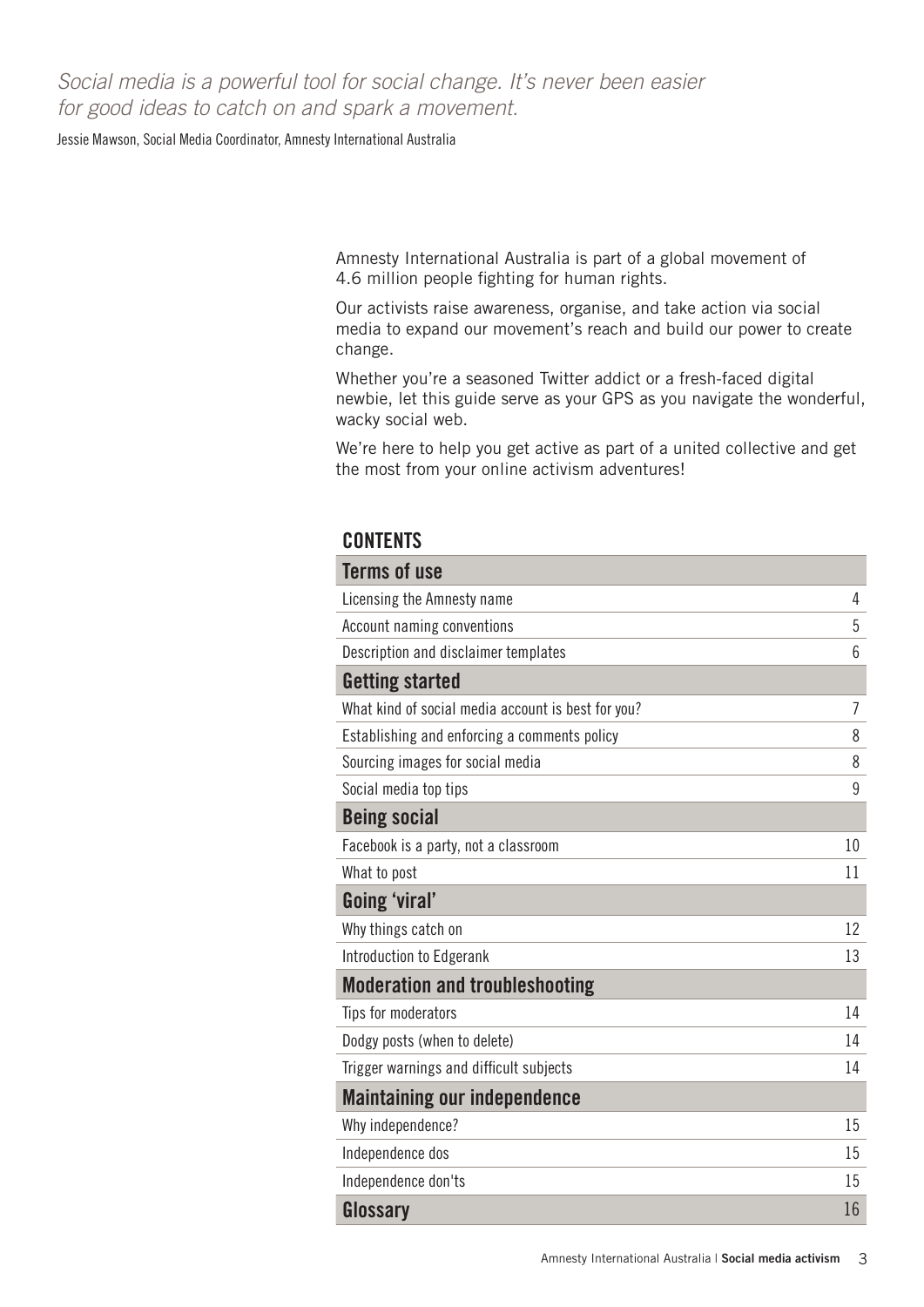## TERMS OF USE

3

## LICENSING THE AMNESTY NAME

Any activist or group is welcome to share Amnesty content on the social web.

But if you'd like to go a step further and administer a social media account that uses the Amnesty name and brand, you need to do three things:



To the best of your ability, follow the advice laid out in this guide. 2

Be sure to reach out if you need help or guidance. You can speak to your fellow activists on the Activist Portal, contact your local Community Organiser or email activism@amnesty.org.au

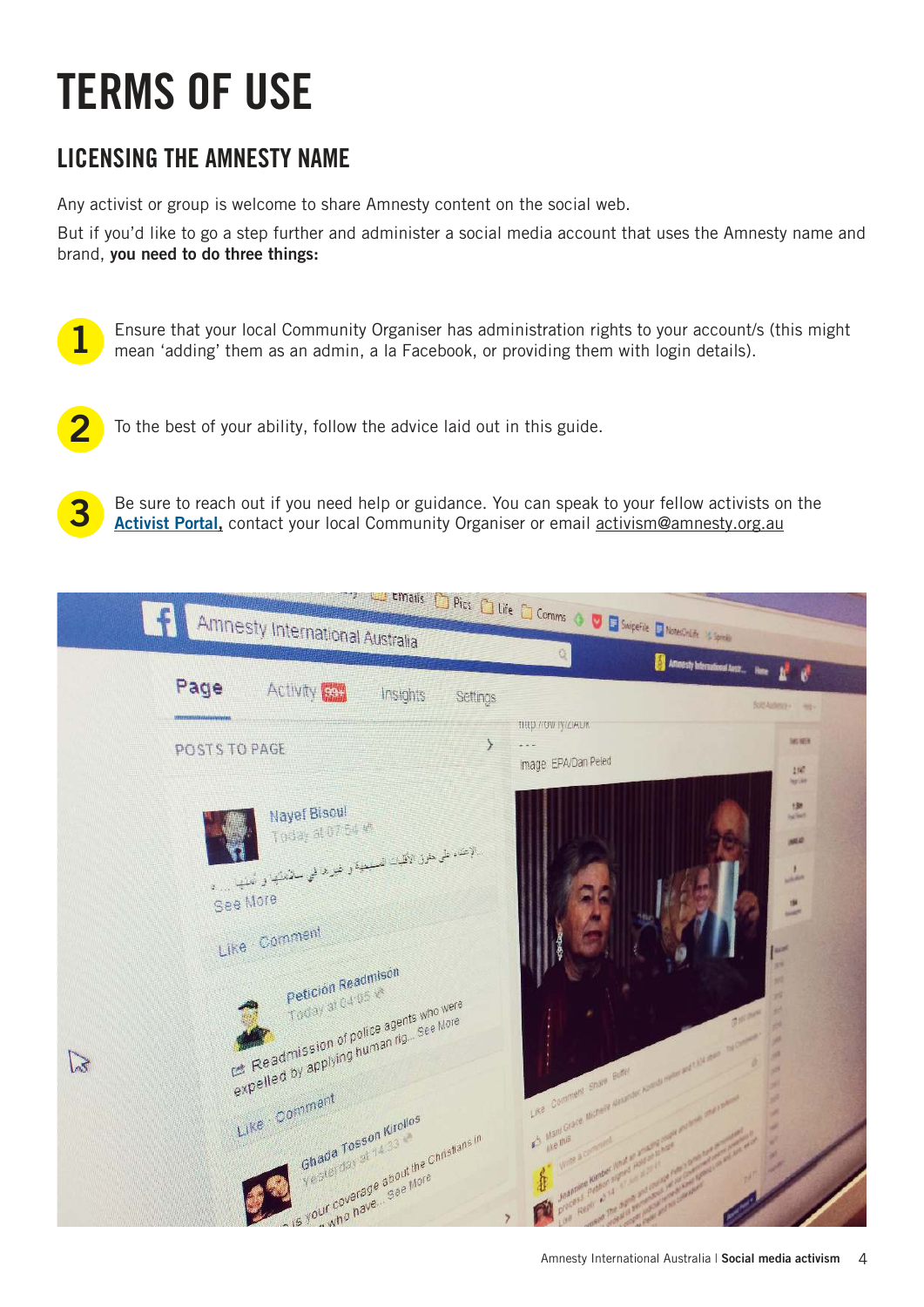## ACCOUNT NAMING CONVENTIONS

Amnesty now boasts more than 4.6 million supporters globally.

Great news, eh? But it means there are an awful lot of 'Amnesty' accounts floating around out there. This can be a tad confusing for our supporters.

#### That's why we've devised a (loose) system for naming different Amnesty social media accounts.

It isn't an exact science, but it's pretty straightforward. Use your best judgement and give us a yell if you're not sure.

(The examples below are for Facebook and Twitter – but if you have a different type of Amnesty social media account, it makes sense to use a similar naming convention).

|                                                            | <b>Facebook name</b>                                                                  | <b>Twitter handle</b>                                                     |
|------------------------------------------------------------|---------------------------------------------------------------------------------------|---------------------------------------------------------------------------|
|                                                            | More descriptive is better. Should<br>always be prefaced with 'Amnesty International' | <16 characters. Shorter is better.<br>Letters, numbers, underscores only. |
| <b>Section</b>                                             |                                                                                       |                                                                           |
| Amnesty International Australia                            | Amnesty International Australia                                                       | @Amnesty0z                                                                |
| Amnesty International Australia, Victoria                  | Amnesty International Australia (Victoria branch)                                     | @AmnestyVic                                                               |
| Amnesty International Australia, Qld/<br><b>NthNSW</b>     | Amnesty International Australia (QId/NthNSW<br>branch)                                | @AmnestyQNSW                                                              |
| <b>Thematic</b>                                            |                                                                                       |                                                                           |
| Amnesty International LGBTI network,<br>Australia          | Amnesty International LGBTI network (Australia)                                       | @AI_LGBTI_Oz                                                              |
| Amnesty International women's rights<br>network, Australia | Amnesty International women's rights network<br>(Australia)                           | @AI Women Oz                                                              |
| Geographical                                               |                                                                                       |                                                                           |
| Parramatta                                                 | Amnesty International action group (Parramatta)                                       | @Al_Parra                                                                 |
| <b>Coffs Coast</b>                                         | Amnesty International action group (Coffs Coast)                                      | @AI_Coffs                                                                 |
| <b>Universities/Schools</b>                                |                                                                                       |                                                                           |
| University of Melbourne                                    | Amnesty International action group (Melbourne<br>Uni)                                 | @AI_UniMelb                                                               |
| Kooweerup Secondary College                                | Amnesty International action group (Kooweerup<br>Secondary College)                   | @AI_KwrpSec                                                               |
| <b>Geographical and thematic</b>                           |                                                                                       |                                                                           |
| Amnesty International legal network, NSW                   | Amnesty International legal network (NSW)                                             | @AI_Legal_NSW                                                             |
| Amnesty International LGBTI network, SA/<br>ΝT             | Amnesty International LGBTI network (SA/NT)                                           | @AI_LGBTI_SANT                                                            |
| <b>Other</b>                                               |                                                                                       |                                                                           |
| Amnesty International action group, Tas<br>Mums and Bubs   | Amnesty International action group (Tas Mums &<br>Bubs)                               | @AI_TasMums                                                               |
| Amnesty International action group (WA<br>online)          | Amnesty International action group (WA online)                                        | @AI_WAOnline                                                              |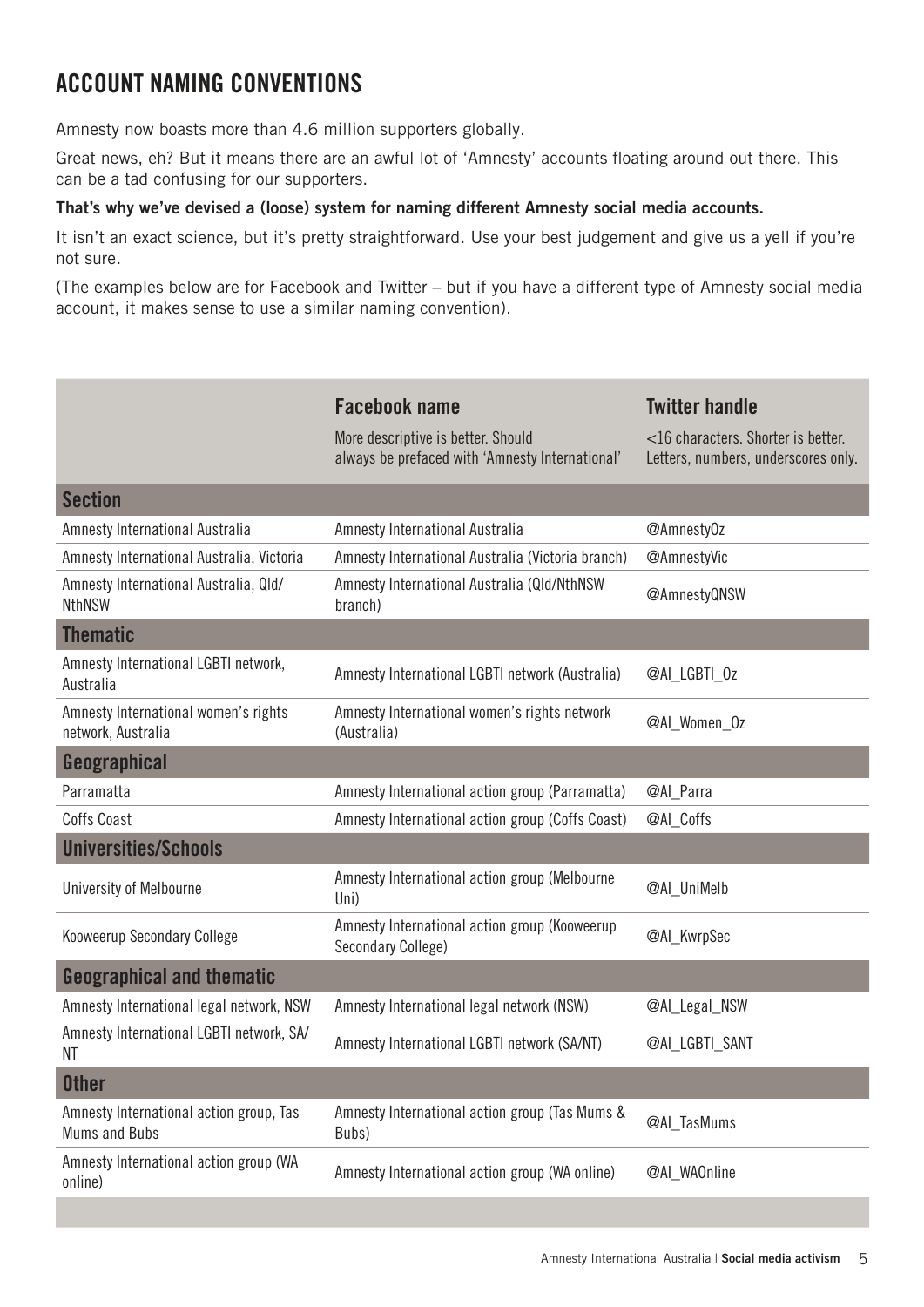## DESCRIPTION AND DISCLAIMER TEMPLATES

It's important to add a description and disclaimer to your social media account so your followers are clear about who you are and for whom you speak.

Feel free to base your description and disclaimer on the examples below.

| <b>Twitter</b>                                                                                    |                                                                                                                                                                                                                                                                                      |
|---------------------------------------------------------------------------------------------------|--------------------------------------------------------------------------------------------------------------------------------------------------------------------------------------------------------------------------------------------------------------------------------------|
| <b>Bio</b><br><160 characters. Choose<br>the information that's most<br>important to you.         | We're an awesome team of volunteers tweeting for the Amnesty International UNSW action group.<br>Email convenor@amnesty.org.au to get involved. Retweet $\neq$ endorsement.                                                                                                          |
| <b>Facebook</b>                                                                                   |                                                                                                                                                                                                                                                                                      |
| <b>Short description</b>                                                                          |                                                                                                                                                                                                                                                                                      |
| The first three lines in this<br>section will display on your<br>page.                            | We're part of a global movement fighting for justice, equality and freedom. Join us at amnesty.org.au                                                                                                                                                                                |
| <b>Long description</b><br>This won't be visible on your<br>page until someone clicks<br>to view. | Welcome to our Amnesty International action group Facebook page.                                                                                                                                                                                                                     |
|                                                                                                   | We're a group of activists from the NSW Central Coast passionate about championing human rights as<br>part of Amnesty International $-$ a movement of 4.6 million people globally.                                                                                                   |
|                                                                                                   | This page is a place for Amnesty supporters to participate in meaningful discussions about human<br>rights. Email convenor@amnesty.org.au to get involved                                                                                                                            |
|                                                                                                   | We encourage lively debate and a variety of opinions – but we expect you to express yourself in a<br>respectful, constructive way.                                                                                                                                                   |
|                                                                                                   | Your comment may be removed if:                                                                                                                                                                                                                                                      |
|                                                                                                   | It is racist, sexist, homophobic, abusive or otherwise discriminatory or defamatory.<br>$\bullet$                                                                                                                                                                                    |
|                                                                                                   | It is threatening, encourages violence or incites hatred.<br>$\bullet$                                                                                                                                                                                                               |
|                                                                                                   | It involves swearing, name-calling, personal attacks or other anti-social behaviour.<br>$\bullet$                                                                                                                                                                                    |
| <b>General information</b><br>This is a great place to post<br>your Facebook comments<br>policy.  | It includes video or images that our community may find distressing (graphic violence, for<br>$\bullet$<br>example).                                                                                                                                                                 |
|                                                                                                   | Its main purpose is to sell a product.<br>$\bullet$                                                                                                                                                                                                                                  |
|                                                                                                   | It is wildly off-topic or spam (like the same comment posted repeatedly).<br>$\bullet$                                                                                                                                                                                               |
|                                                                                                   | It is in a language other than English (we can't vouch for the suitability of these posts, so when in<br>$\bullet$<br>doubt we delete them).                                                                                                                                         |
|                                                                                                   | Repeated failure to stick to these rules may see you blocked from our page without warning.                                                                                                                                                                                          |
|                                                                                                   | We understand that social media is a 24/7 medium, but our moderation capabilities are not! We may<br>not see every dodgy post right away, so we trust our community to ignore inappropriate comments (or<br>report them to Facebook by clicking the x in the top right-hand corner). |
|                                                                                                   | When inappropriate comments are deleted, so are all replies to that comment $-$ so don't bother<br>arguing with rude people.                                                                                                                                                         |
|                                                                                                   | Please feel free to reach out with comments, concerns or feedback about this page. Send us a direct<br>message and we'll do our best to respond in a helpful, timely manner.                                                                                                         |
|                                                                                                   | Specific or detailed enquiries (particularly regarding Amnesty membership) are best directed to our<br>friendly supporter relations team > http://www.amnesty.org.au/about/contact                                                                                                   |
|                                                                                                   |                                                                                                                                                                                                                                                                                      |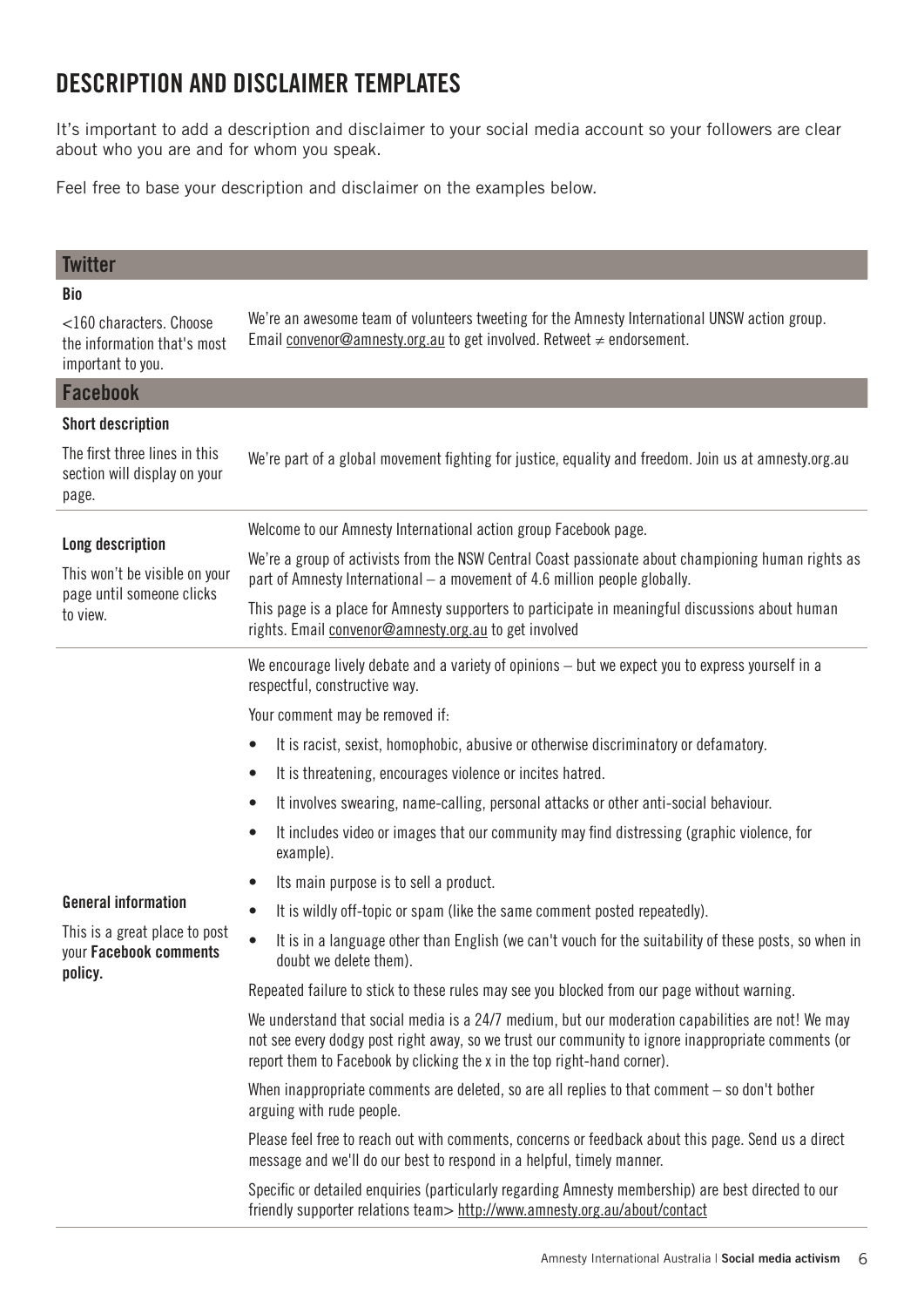## GETTING STARTED

## WHAT KIND OF SOCIAL MEDIA ACCOUNT IS BEST FOR YOU?

Facebook is the biggest social media channel by a large margin. So it's definitely the best choice for Amnesty action groups in terms of bang-for-buck.

We recommend setting up a Facebook group (with privacy settings set to 'closed') or a Facebook page.



#### A Facebook group

- Designed for clubs or communities, and works a bit like a group email list. This 'group basics' guide walks you through the set-up process.
- To connect, people (individual Facebook profiles, not pages) have to request to 'join' the group as members, and you have to accept them.
- Any member can post content to the group, and all members can view. Members are notified whenever someone posts something new to the group.
- Groups are a great forum for discussion and debate, promoting events to group members, and sharing information (like actions, meeting minutes, campaign material, etc).



#### A Facebook page

- Designed for businesses or organisations (or celebrities) and works a bit like a mini website. This 'getting started' guide will walk you through the set-up process.
- Pages are completely public, so anyone (with a Facebook profile or page) can 'like' your page to connect
- Only admins can post content to the page (although it's possible to have multiple admins) and all page-likers can view – although your posts won't show up in the newsfeeds of all your page-likers (it depends on **Edgerank**).
- Pages are great for promoting your group's activities and events to the wider world, and for networking with like-minded groups and people.



#### A Twitter account

- Designed for anyone and everyone but can take some getting used to if you're not already Twitter-savvy. Check out this 'getting started' guide for newbies.
- Twitter is completely public, so anyone see your content and/or 'follow' you.
- Only the account admin can post content. Some Twitter clients (like **Hootsuite**) allow you to have multiple admins.
- Twitter is great for networking with like-minded groups and people, engaging with politicians and decision-makers, and keeping up-to-date on the latest human rights news.

#### There are lots of other social media channels out there, like Google+, Instagram, Pinterest and YouTube

If your Amnesty action group wants to set up an account on one of these channels, go for it! But understand that there will be some work involved and have a strategy for what you want to achieve.

For a second opinion, get in touch with Amnesty's web team at web@amnesty.org.au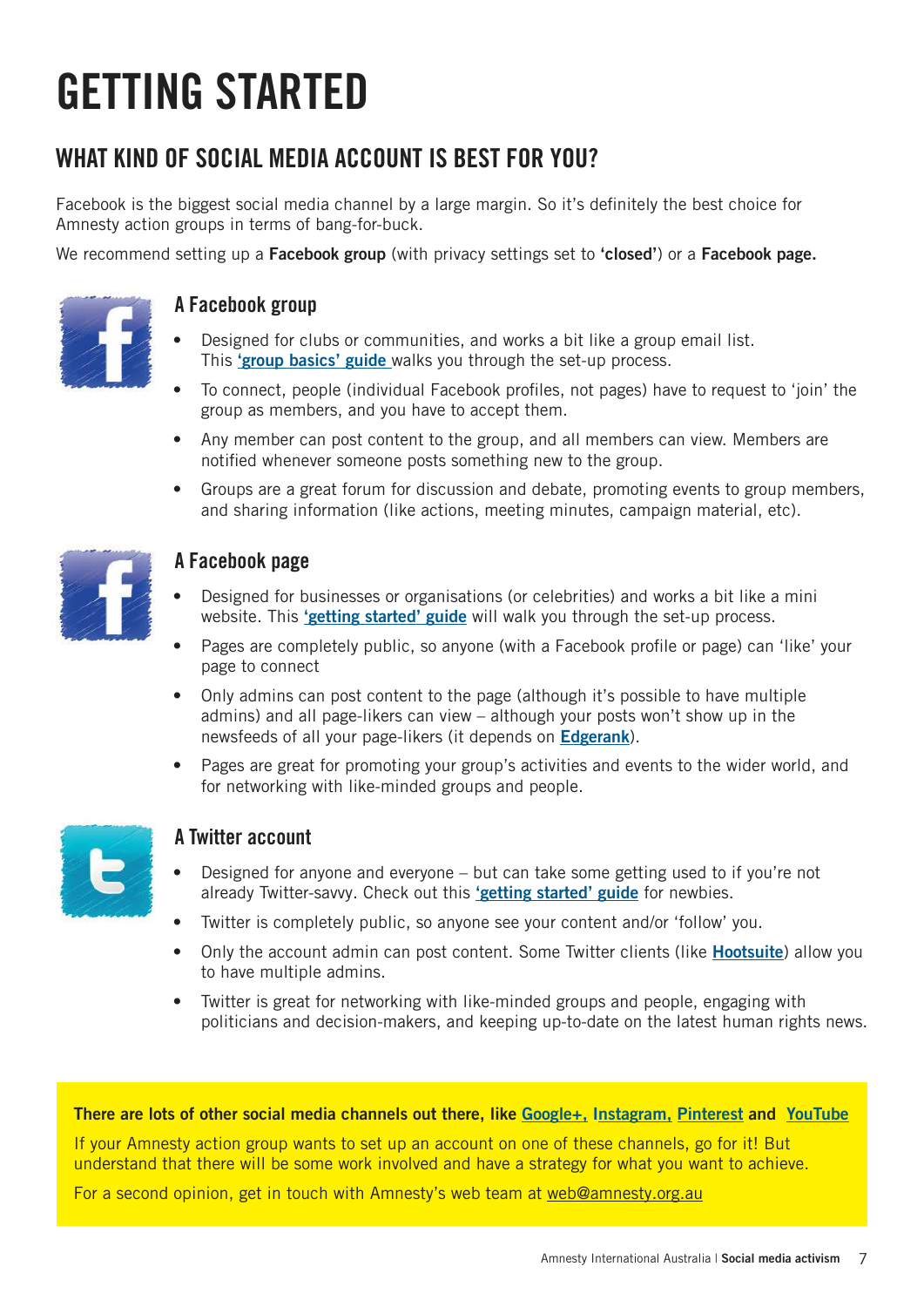## ESTABLISHING AND ENFORCING A COMMENTS POLICY

Decide on a comments policy that sets out how you expect your followers to interact (you can use the example on page 6).

If you see a comment that contravenes the policy, **delete it.** If you find yourself dealing with a repeatoffender, ban them.

### SOURCING IMAGES FOR SOCIAL MEDIA

It's really important not to steal stuff from 'the internet' and pass it off as your own. If you're using someone else's words or image, credit them. (Even better, link to them or 'mention' them on Twitter)

If you're looking for images that are free and safe to use, try the sources below:

#### Google Advanced Image Search (Free to use or share licence only)

Search all the picture on the interwebz by license type. (In the 'usage rights' field, ensure you choose 'free to use or share').

#### Flickr (Creative Commons licence only)

Learn about the various creative commons licences and search Flickr images by license type.

#### BBC World Service Flickr Account

A particularly good Flickr account for images of current affairs and politicians. (All images here have a Creative Commons licence).

#### Creative Commons

Allows you to search a bunch of online sources (including Flickr, Fotopedia, Google Images, Open Clip Art Library and Pixabay) for images filed under a creative commons licence.

#### Stock.xchnge

You'll need to create a log-in for this site. It's good for generic stock images, although pics tend to be a bit Euro-centric.

#### **Pixabav**

Like Stock.xchnge, you'll need to create a login for this site. It's good for both generic stock images and vector files.

#### United Nations Image Gallery

Good for pics of pollies and world leaders. You'll need to create a log-in to get access to the images, but non-commercial usage is normally free.

#### ADAM

Amnesty International has a comprehensive online image database that activists should feel free to access. Ask your local Community Organiser for the regional log-in details.

Wherever you find images, be sure to double-check the licensing agreement.

Some agreements require you to credit the image in a certain way, others may not allow you to modify the image. Some agreements prohibit 'commercial use' which rules them out for fundraising purposes (like promoting appeals, etc).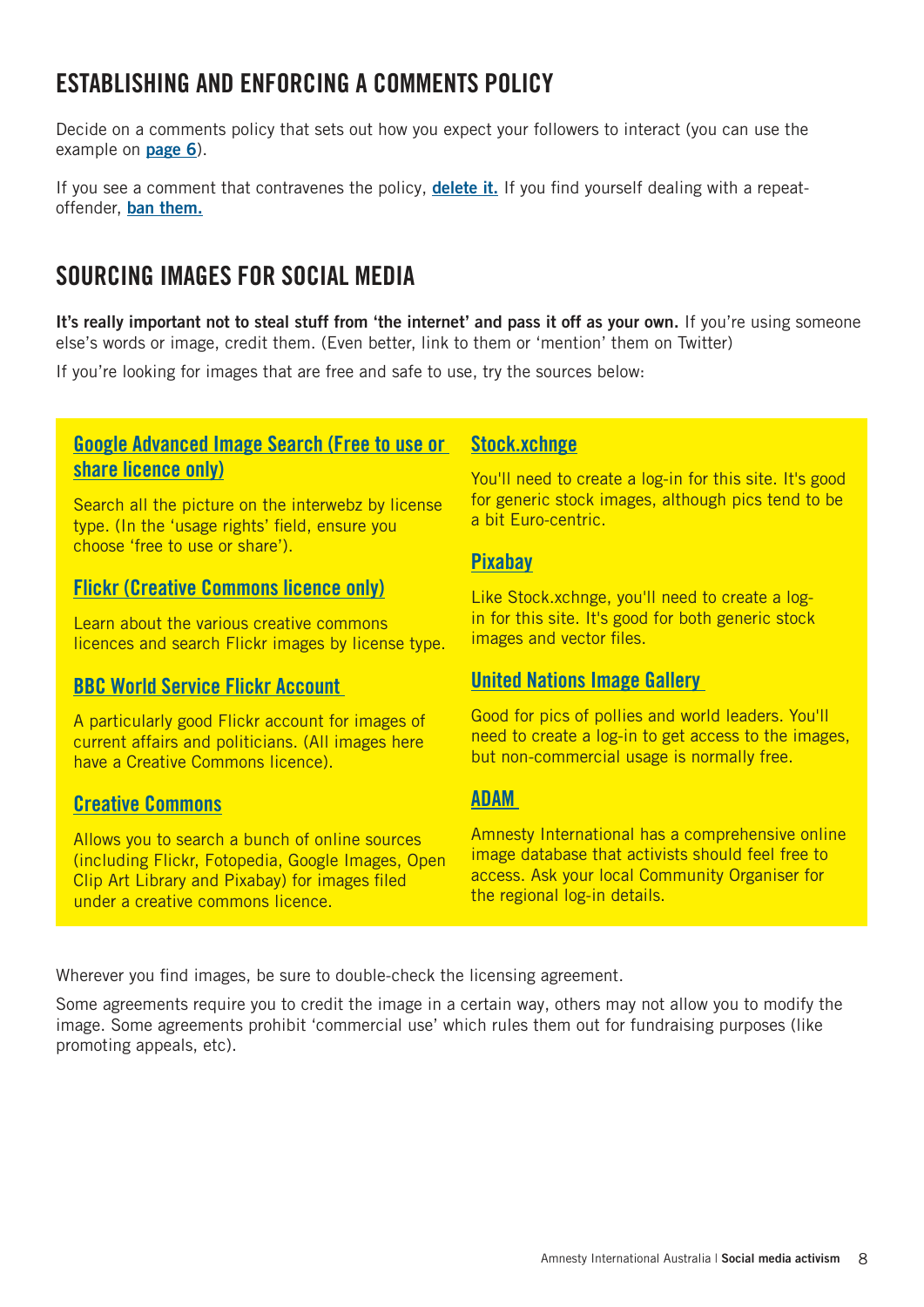## SOCIAL MEDIA TOP TIPS

#### Top three Facebook tips

Each Facebook page is different  $-$  so experiment to find out what your followers respond to in terms of frequency. For starters, aim to post between 5-10 times a week (no more than three times a day).

2

1

Keep it short and sweet. Facebook doesn't have a character limit – but that's no excuse to write a novel! Posts with less than 250 characters get 60 per cent more engagement.

3

Post at times when your followers are most likely to be online. If you have a Facebook Page, you can work this out by clicking Insights > Posts > When your Fans are Online. Use the clock symbol below the status update box to 'schedule' posts for a later time/date.



*Schedule posts for a later time/date*

#### Top three Twitter tips

Get familiar with Twitter lingo – abbreviations that Twitter users have developed to deal with the 140 character limit. This blog post covers the basics, and the official Twitter glossary goes into detail. (Note: This can be confusing if you're a Twitter newbie. The best way to get your head around it is to just dive in – start using Twitter regularly and learn from others.) 1



Twitter is based on the idea of a 24-hour, never-ending news cycle. It's okay to tweet often and it's okay to post the same content more than once (but give it a different 'spin' each time, if you can).

Immediacy is the name of the Twitter game. It's an on-the-go medium, so **download the app to your** phone and you'll be ready to tweet anytime, anywhere. Aim to give your followers the inside scoop. Show them 'behind the scenes' and let them be first to know. 3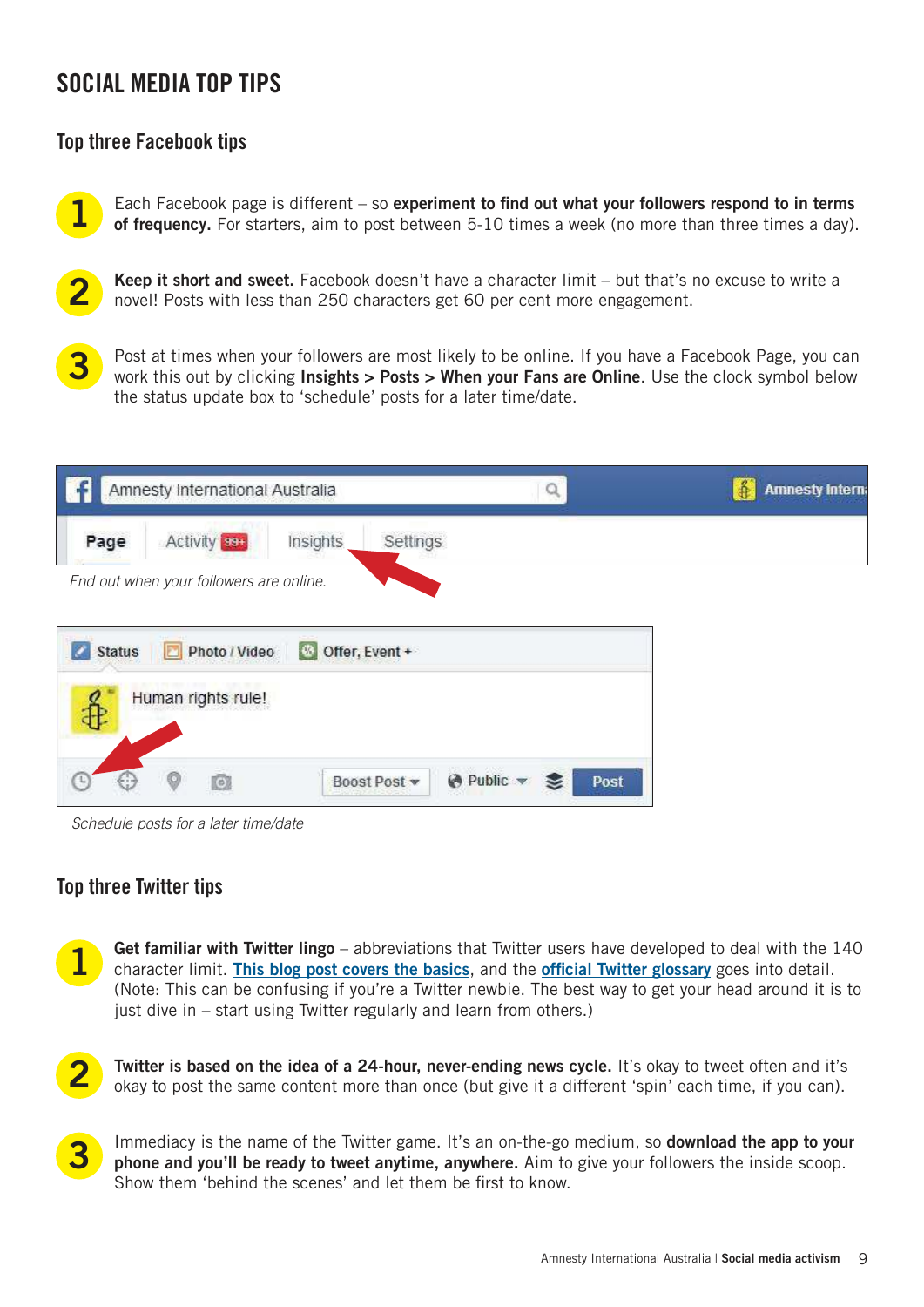## BEING SOCIAL

### "FACEBOOK IS A PARTY, NOT A CLASSROOM"

... says Sara Critchfield, Editorial Director at Upworthy

#### Engage

Social media is a two-way street.

Posting something then not bothering to read or reply to comments is like walking into a party, ranting at a bunch of guests, then grabbing your stuff and leaving. It's kinda rude.

Engagement is the key. So don't just post content. Ask questions, reply to comments, get involved in conversations, and share interesting stuff.

#### Focus on the one-to-one

Social media-land can be noisy. There's so many people! How can you possibly shout loud enough to be heard over all the LOLCats?

Well, relax. The truth is that social media success starts at the micro level. If you develop a great oneto-one communication style and engage with people, your account will soon build a loud collective 'voice'.

#### Network

In the beginning, a good way to build your audience is to promote your page to friends via your personal accounts, and ask them to share.

Beyond that, you'll need to start networking.

Reach out to other like-minded groups. Invite local politicians/celebrities/businesses to follow you. Share someone's content and ask if they'll return the favour. Comment on someone's page and build up a relationship with their followers.

#### Keep it real

People who win at social media have one thing in common: they sound like real human beings.

The single golden rule is to be genuine.

You don't need to pretend to be an expert  $-$  just focus on being authentic and approachable, and speak the way you would with a friend.

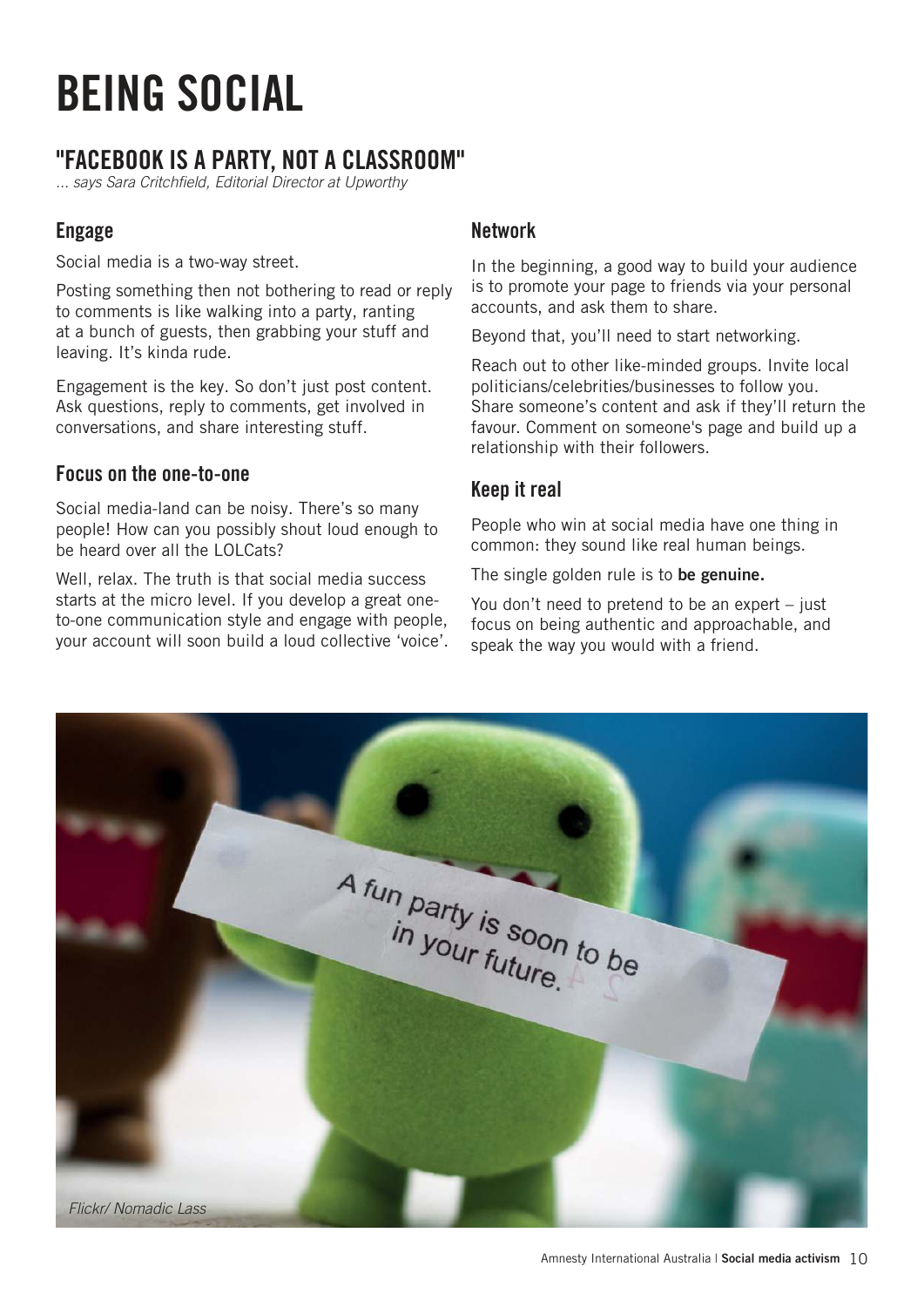## WHAT TO POST

Stuck for something to post? It happens.

As a general rule, it's best not to post anything if you can't find something you think your supporters will find genuinely interesting.

But if you're looking for some inspiration...

#### Localise national Amnesty messages

An obvious place to start is to share posts from main Amnesty Australia accounts.

This is fine, but keep in mind that many of your followers will also follow these main accounts, so seeing content repeated could get annoying.

The best thing to do is to share these posts with a local/group-specific angle. Perhaps the post relates to an upcoming event? Or a campaign that will soon be a focus for your group? If so, make the connection.

#### Promote your group's meetings and events

Facebook in particular is a great place to **post and** promote your action group's events. If you've created an event listing on the Amnesty International website, remember to include the link on your Facebook event page, and vice-versa. This will attract new followers.

Social media is a perfect way to show people how great your events are! So think about 'live-tweeting' an event, or taking photos to create a Facebook album.

#### Share non-Amnesty stuff

Posting content only from the Amnesty website gets pretty boring after a while. So mix things up! Take advantage of the news cycle and jump on external opportunities.

If you read an interesting news article or a great blog, watch a good movie trailer, or have a giggle at an online comic, ask yourself 'would my Amnesty followers be interested in this?'.

If the answer is yes, post it!

#### Ask your followers to take action

A great way to engage your supporters is to give them something to do, whether it's sign one of Amnesty's online petitions, make a donation to Amnesty, like or share your post, or sign up to attend one of your events.

#### Post fun stuff

Inspirational quotes, funny comics, awe-inspiring images. It's all good.



Amnesty International Australia - SA/NT Branch shared The Welcome



Centre's photo

June 17 @

**Mary 1** 

Currently recruiting committee members for 2014!

Are you passionate about human rights issues? Do you want to participate on campus and take on a leadership role? Positions available as President Vice President, Treasurer and Secretary.

E-mail amnesty.curtin@gmail.com to express your interest today.



Get out of the winter cold with this screening of Love Marriage Kabul at Sydney Film Festival http://www.sff.org.au/films-container/love-marriage-inkabul/



**Sydney Film Festival 2014** www.sff.org.au Check out the film program, Festival Hub and events here.

Amnesty International Townsville shared a link 乖 May 14 (A)

Understanding asylum seeker policies

This cutting cartoon from First Dog on the Moon says it all http://www.thequardian.com/commentisfree/cartoon/2014/may/12/first-dogborder-force?CMP=ema\_632

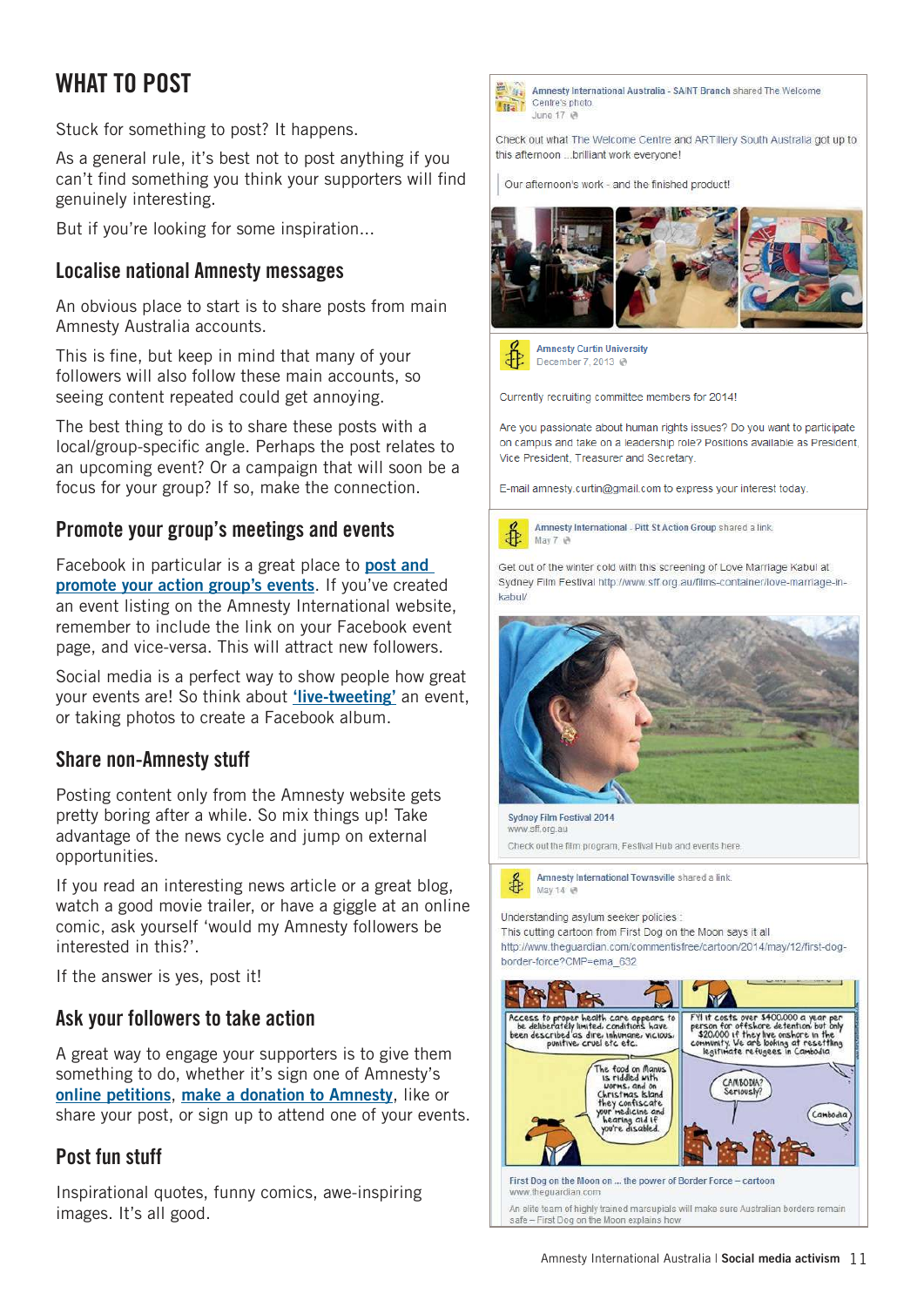## GOING VIRAL

## WHY THINGS CATCH ON

'Going viral' isn't really something you can plan.

But here are some things things to consider if you want your supporters to engage with your content and share it with their friends.

#### Social currency

People care about how they look to others. They want to seem smart, compassionate, cool and inthe-know. People want to share things that make them look good, rather than bad.

#### **Triggers**

People talk about things that are top-of-mind. Using subtle reminders to help them think about your issue will make them more likely to share.

#### **Emotion**

When we care, we share. High arousal emotions like excitement, anger, and awe – fire people up. This activation drives them to share.

#### **Public**

Built to show, built to grow. People often imitate others. But you can't imitate what you can't observe. Making behavior more public enables social influence.

#### Practical value

News you can use. People share things to help others, whether it is advice on saving time, saving money, or making them healthier.

#### **Stories**

Information travels under the guise of idle chatter. People are more likely to share a memorable story than a list of technical facts about an issue.



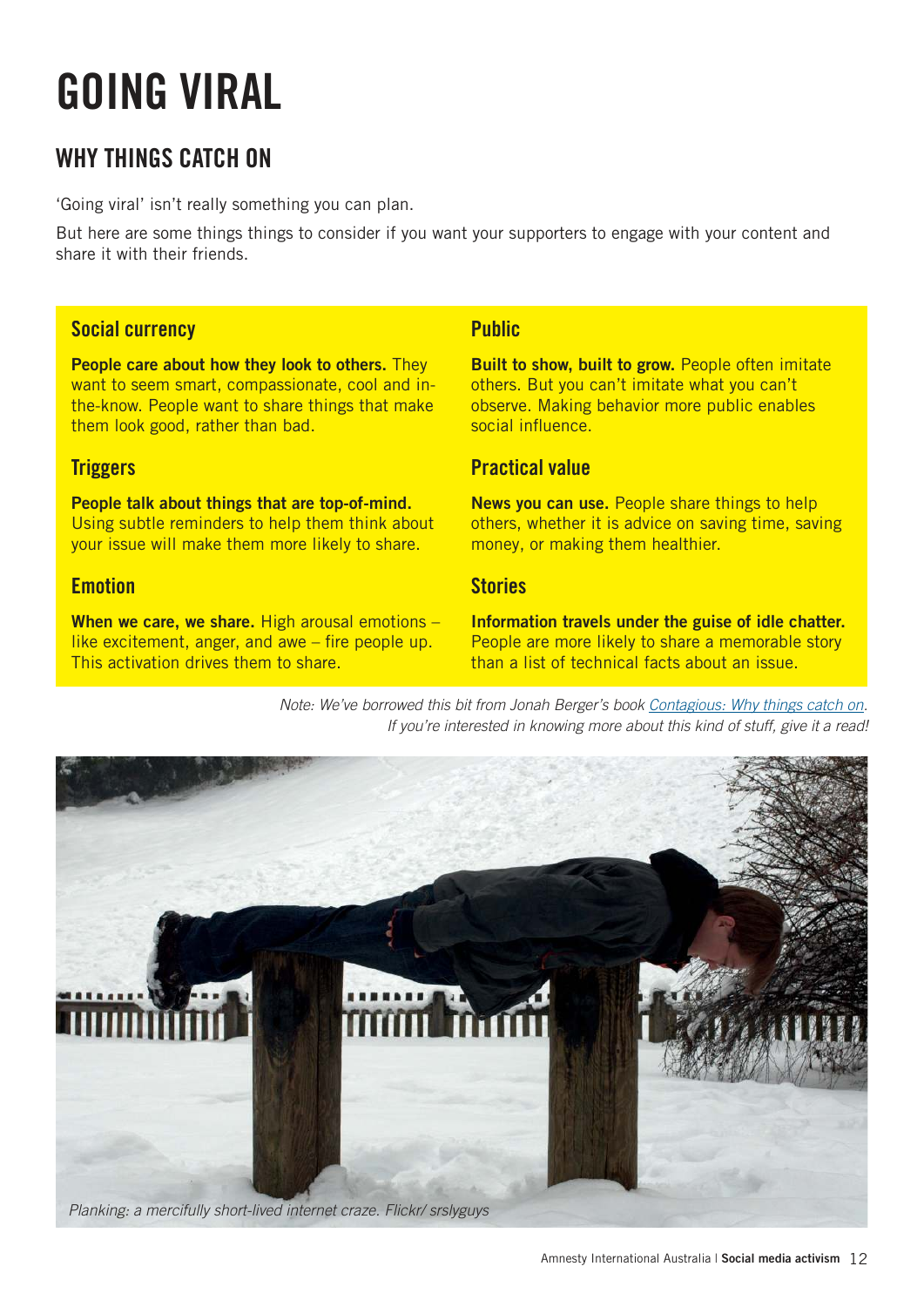## INTRODUCTION TO EDGERANK

Not everything that you post on a Facebook page will show up in the newsfeeds of all your followers (note: this is different if you're using a Facebook group. In the case of groups, all members are notified when new content appears).

Edgerank is the algorithm that Facebook uses to determine what posts appear on each individual user's newsfeed.

Edgerank is complex, with hundreds of thousands of highly-personalised factors – but the main ones to consider are these:

#### **Post**

**Creator** 

How good is this post? Are your followers engaging with it? If so, Facebook may decide to show it to more people.

#### Type

Did your post include an image, video, and/or link? Facebook users tend to prefer posts that do.

#### **Recency**

How long since you posted it? Your average Facebook post has a halflife of around 90 minutes – older than that and it's unlikely to be seen.

#### How popular are your posts, with all of your followers, generally? Facebook looks at your past performance as a creator to determine how many people should see your future posts.

#### Interest

How much does this particular follower like your posts, generally? If a user has a track record of engaging with your content, Facebook is likely to show them more of your posts in the future.

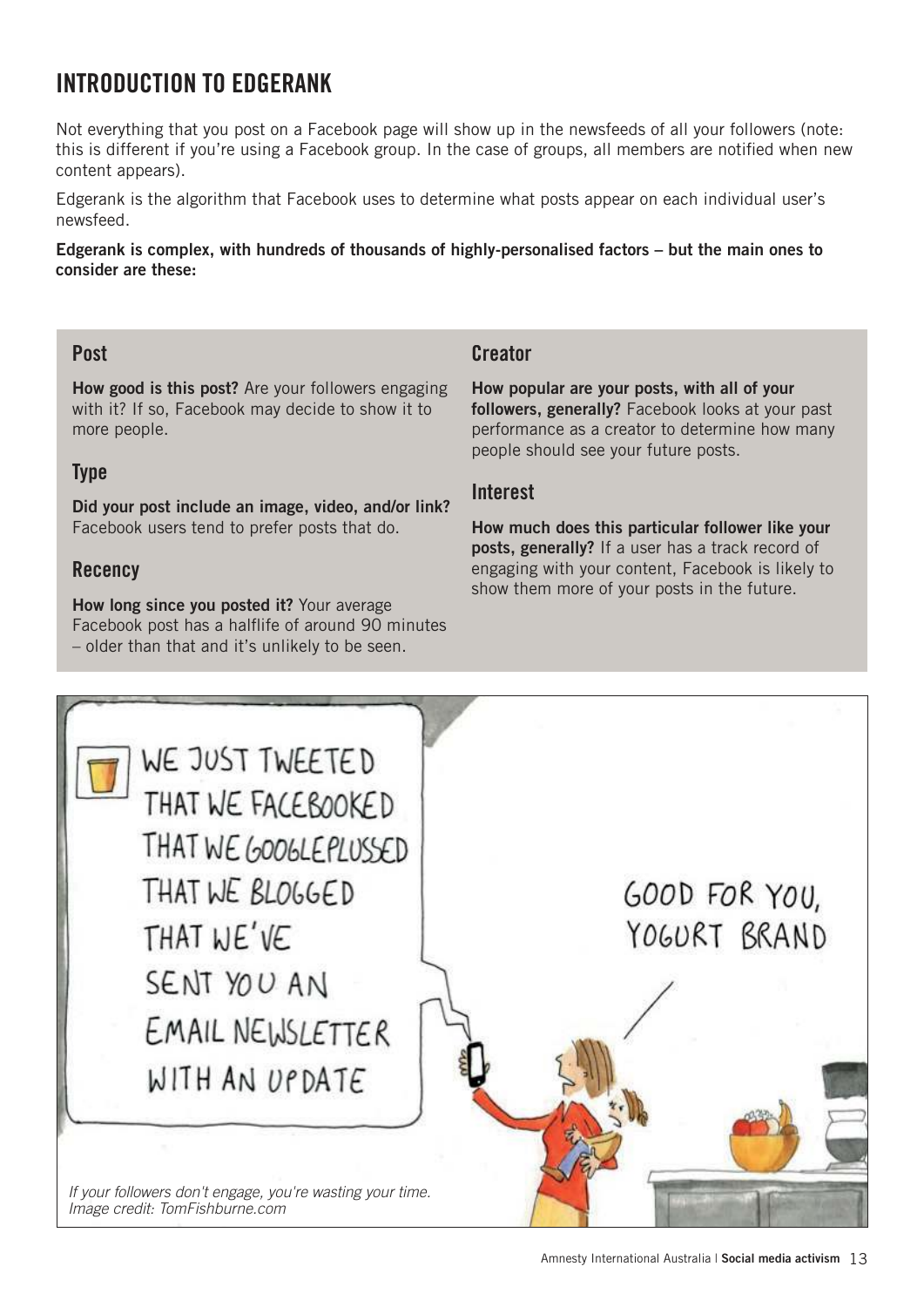## MODERATION AND TROUBLESHOOTING

## TIPS FOR MODERATORS

#### Follow dinner party etiquette

Administering a social media account is like hosting a dinner party.

People don't always have to agree, but they do have to be polite. Passionate debate is fine; abuse and insults are not.

As host, it's your job to make sure all guests feel welcome, so if someone crosses the line (or is only hanging around to be a nuisance) show them the door.

#### Respond in a timely manner

Do your best to acknowledge people in a timely manner. This requires 'checking in' on your social media account at least once a day.

If you don't have the answer to a question, tell people you'll get back to them (and make sure you do) or send them to a better source of info. Try not to leave people hanging.

#### Be a human.

Not a machine that regurgitates media statements.

Don't say anything that you wouldn't feel comfortable seeing quoted in the media. But do be as honest and open as possible.

Interact with people as individuals and use language you'd use in a social setting (because social media).

#### Look for common ground.

People almost always respond badly to being told they're wrong. So, if you can, find a small piece of common ground and lead with that.

Be polite and aim to make people feel like what you're saying was their idea all along!

#### Know when to walk away.

Don't get into flame wars with people. You won't win, and you'll come off like a crazed fanatic.

Reply just once or twice, then leave it alone. *Know when to walk away. Image credit: xkcd.com*

### DODGY POSTS (WHEN TO DELETE)

Making mistakes is part of the deal when it comes to social media.

In most cases, deleting your dodgy post isn't the best way to go (once it's out there, it's out there – so deleting can just make you look more guilty).

Instead, apologise and explain. Or, stick to your guns and support your stance with evidence (is there a page on the Amnesty website you can link to?)

If you've offended people, it's usually best to just come out and say sorry (even if you don't feel like you've done anything wrong). Be warned that digging your heels in tends to make more people more angry.

### TRIGGER WARNINGS AND DIFFICULT **SUBJECTS**

The nature of Amnesty's work means we often need to discuss difficult and unpleasant things.

Always do this with as much sensitivity as possible, while using direct and honest language.

Posts that deal with child abuse, sexual abuse or suicide should involve a trigger warning if possible.

This just means alerting your followers with something like *[Trigger warning: sexual violence]* at the beginning of your post.

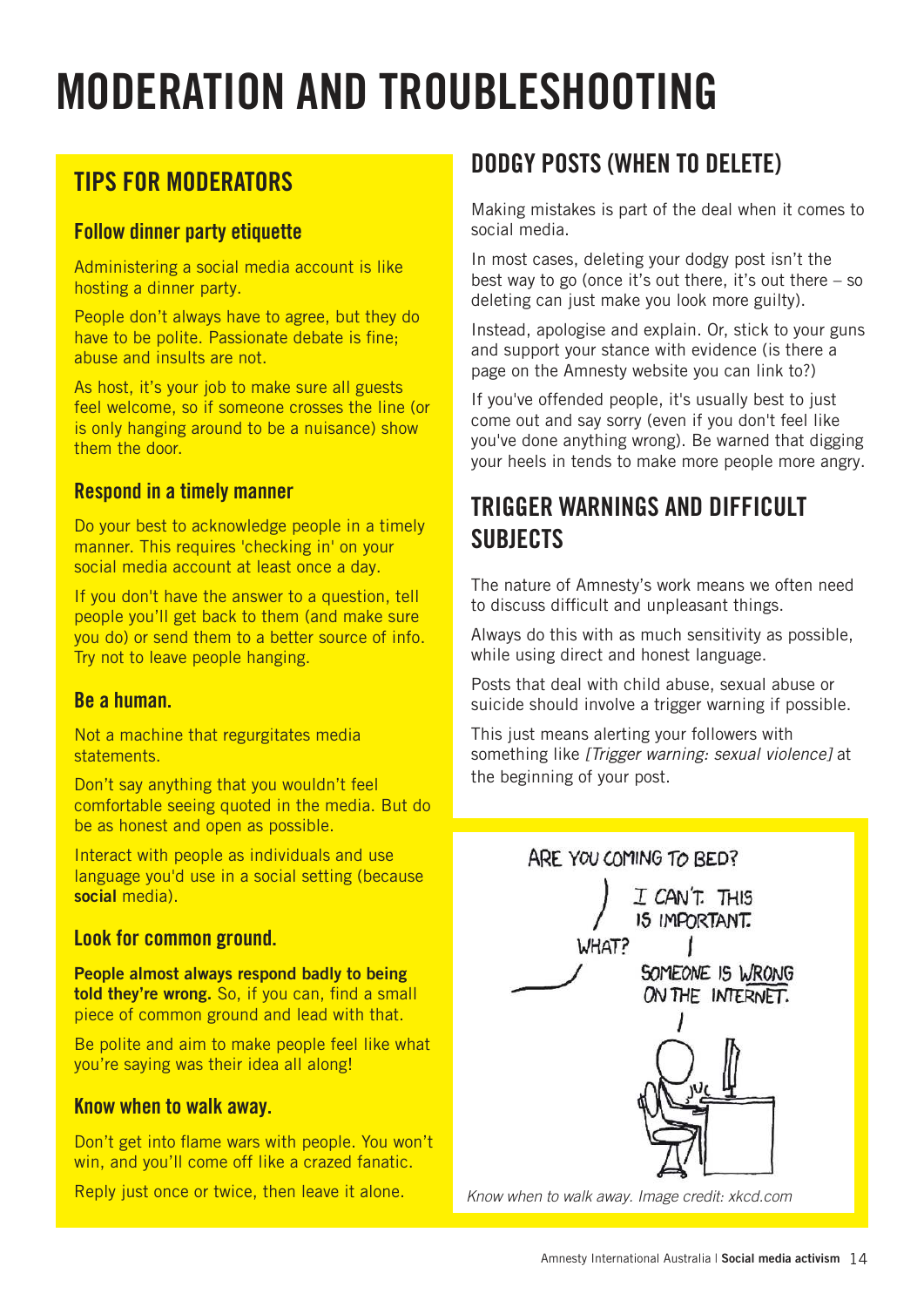## MAINTAINING OUR INDEPENDENCE

## WHY INDEPENDENCE?

Independence is at the centre of Amnesty's work to defend human rights.

Not accepting money from governments, political parties or religious institutions allows us to expose and criticise human rights abuses wherever they occur.

Alignment (or even perceived alignment) with any political party would undermine the significance of Amnesty's criticism – so we all have an obligation to keep our political views separate from our Amnesty work.

The non-party political line can be a tricky one to tread. When in doubt, speak to your fellow activists on the Activist Portal or contact your Community Organiser.

### INDEPENDENCE DOS

#### Identify yourself

Let the world know you're a team of Amnesty activists! Make it clear who runs your social media account. Here's an example:

*We're an awesome team of volunteers tweeting for the Amnesty International UNSW action group. Email convenor@amnesty.org.au to get*  involved. Retweet ≠ endorsement.

#### Follow the debate

Keep your followers up-to-date about the human rights issues being debated at a national level, but stay focused on the issues, rather than the political implications. If in doubt, take your lead from the national Amnesty accounts.

#### Network

Social media is a great tool for building relationships with people you might never meet in 'real life'. Feel free to share cause-related, non-party political posts from others if you think your followers will be interested. And remember to ask people to share your content in return!

#### Engage with political candidates and party representatives

It's perfectly okay to contact pollies from the House of Representatives or the Senate via social media to talk about how their policies will impact on human rights, or to tag them in a relevant post. Just make sure you're polite, check your facts and, if necessary, emphasise Amnesty's political independence.

### INDEPENDENCE DON'TS

#### Sharing party political content

It undermines our independence to share content from political parties or candidates – even if the content aligns with Amnesty's views.

Instead: Create an original post and express the information in your own words.

#### Sharing hearsay or speculation

Our credibility rests on the accuracy of our public comments. Refrain from sharing information unless you can point to multiple credible sources.

Instead: If you get wind of something that seems important, let your Community Organiser know. They'll be able to verify and advise on whether to share.

#### Endorsing (or condemning) political parties

It's okay to engage with politicians, but we can't be seen to endorse or condemn any particular politician or party. Keep discussions focused on how policies will impact on human rights, and don't attempt to influence voting behaviour.

Instead: Let the words and actions of public figures speak for themselves.

#### Stifling freedom of speech

Your followers are entitled to their own opinions. You don't need to delete party political comments that others may make on your page.

**Instead:** Respond by reiterating Amnesty's political independence, or simply ignore.